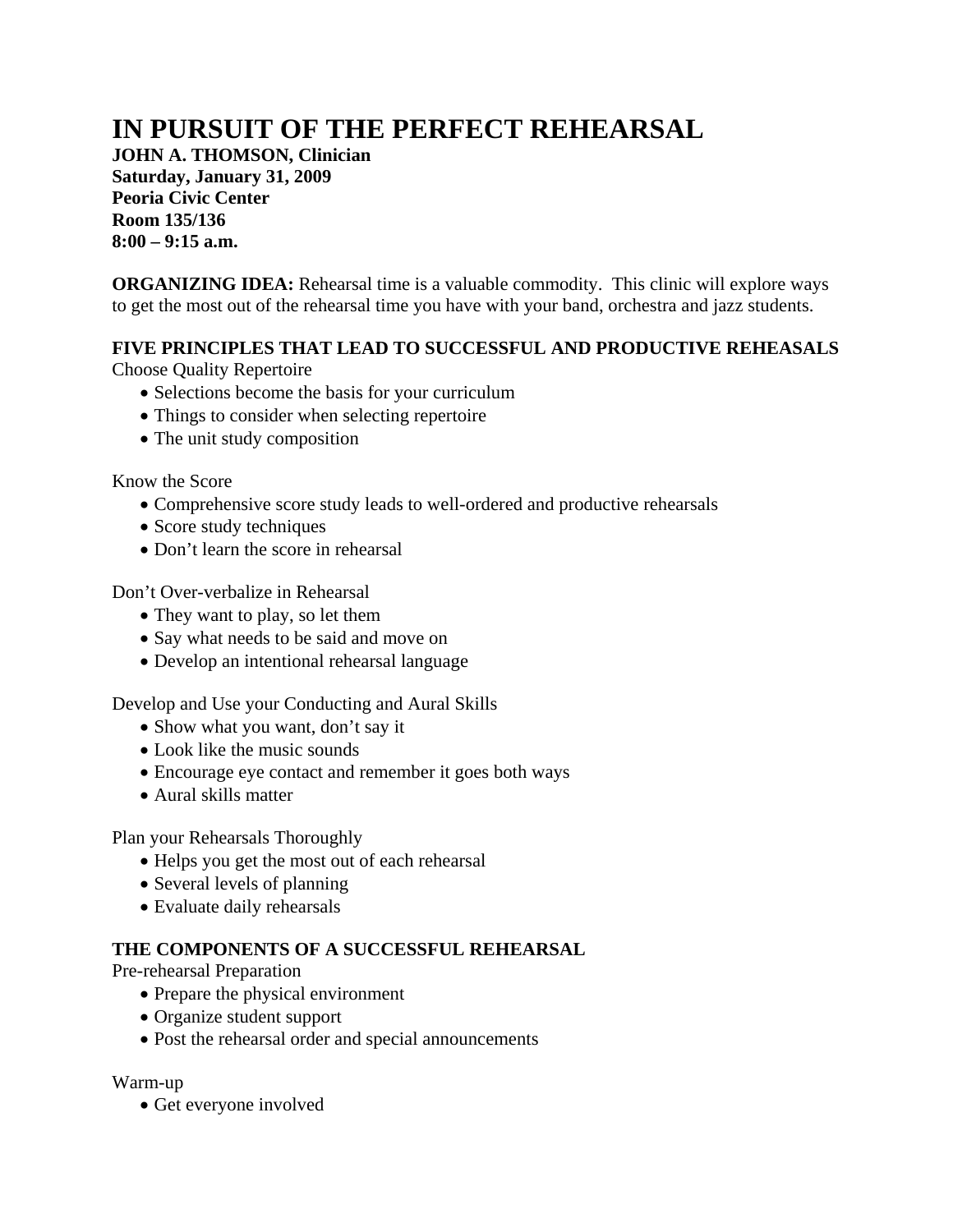- Combination of intellectual, visual, physical and auditory processes
- Time to emphasize fundamentals
- You can't tune bad tone

## Tuning

- A journey, not a destination
- Tuning and playing in tune
- It's about the "acoustical beats"
- Don't overuse electronics

Technique and Concept Building in the Ensemble

- Sequential building of skills, techniques, habits and behaviors
- Teach musical concepts (knowledge & understandings)
- Teach musical literacy (sight-reading)
- From dependent to independent learner

## Problem Solving

- Largest block of time
- Follow well-established learning principles
- Avoid repetition without purpose
- Show them how to practice

#### Closure

- End with a complete musical experience
- Everyone involved

## Post-rehearsal

- Don't just walk away
- Time to interact with students

## **HOW PODIUM PERSONALITY AND DEMEANOR CAN EFFECT REHEARSAL ACCOMPLISHMENTS**

Create a Positive Learning Environment

- Make it save
- Conductor behaviors
- Check your ego at the door
- It's not about you

## **QUOTES FOR REFLECTION**

## QUALITY REPERTOIRE

"I believe that the quality of the music we give our students will play a significant role in the public's perception of the quality and value of music education itself. That is, if we present music which is not serious to our students, we are simultaneously educating the public to understand that what we are doing is not serious." (Whitwell, 1993, p.157).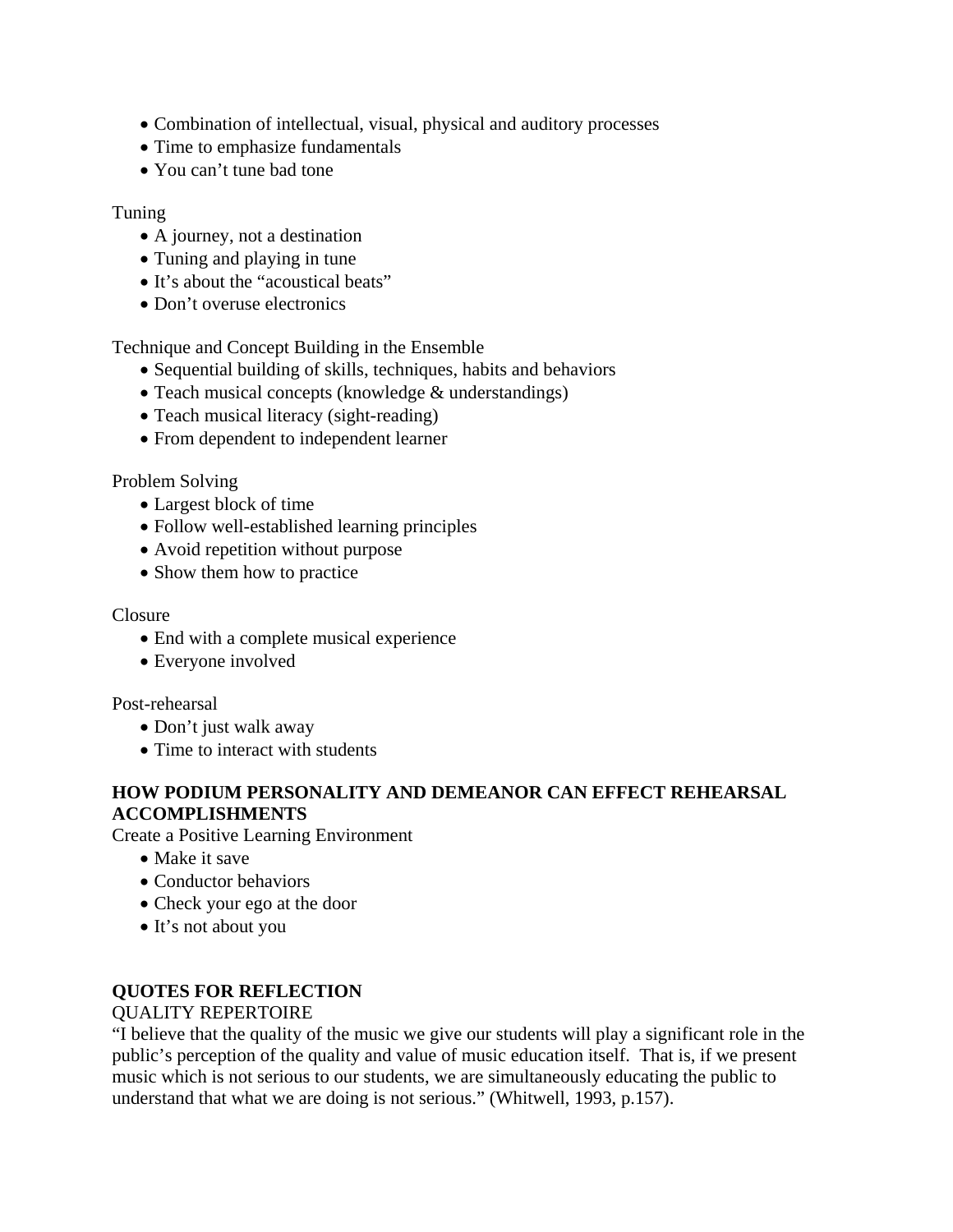"Music of high quality need not be music of high complexity….There should be some pieces which present few if any technical or musical problems, some which are very challenging technically and musically, and most which can be performed and understood adequately but which contain enough challenge to warrant periodic study over a long period of time." (Reimer, 1970, pp.133-134).

## CURRICULUM PLANNING

"The curriculum of a discipline is determined by the underlying principles and ideas that give structure to that discipline. The music curriculum is sequentially planned so that primary concepts are revisited, expanded and reinforced – cyclically growing in depth and breadth from year to year. This process of growth differs from the process of accumulation by addition. In a cyclical sequence, the various items that need to be presented do not occur once and for all at some predetermined time. They appear again and again, always in new settings, always with additional meanings. The movement is progressive from simple to complex, obvious to subtle." (Thomson, 1983, pp.4-5).

## REHEARSAL PLANNING

"We will spend hours selecting the 'perfect' music for the upcoming concert, but will not extend that same detailed preparation in the planning of the rehearsal format. Not only is this selfdefeating, but it becomes a vicious circle leading to personal stress, poor performances, strained rehearsals, and a constant battle for program survival." (Lautzenheiser, 1992, p.25).

There are obviously not enough hours in the day to do everything we would like to do in order to improve our ensembles. However, in terms of the success of our groups, the rehearsal is the most important hour of the day. If the rehearsal is effective, the ensemble has a much better chance of being successful……We should have specific objectives in mind for each rehearsal and should have a plan for attaining these objectives. Effective rehearsals don't happen by chance. Careful planning of rehearsals and carrying out these plans are essential." (Vinson, 2005, pp.113-114).

## **CONDUCTING**

The movement of the conductor is an important part of the rehearsal as well as the performance. But many conductors limit their movement to the redundancy of time keeping and beat patterns. This means that only stopping and talking, and not watching the conductor, encourages expressive playing……To eliminate excessive time-beating, the conductor must lead by empowering not by controlling. The conductor must encourage the ensemble to listen for the internal pulse and then must give the ensemble responsibility to sustain it without time-beating or a metronome." (McMurray, 2005, pp.82-83).

## ENSEMBLE PULSE

"I found over the years that the secret to getting an ensemble to play together is to share the responsibility for keeping the pulse with the players in the group……Sometimes in a rehearsal I will stop conducting to see if the ensemble can maintain the pulse without my help. They always can and this frees me to focus on shaping phrases and musical lines." (Thomson, 2009, p.19).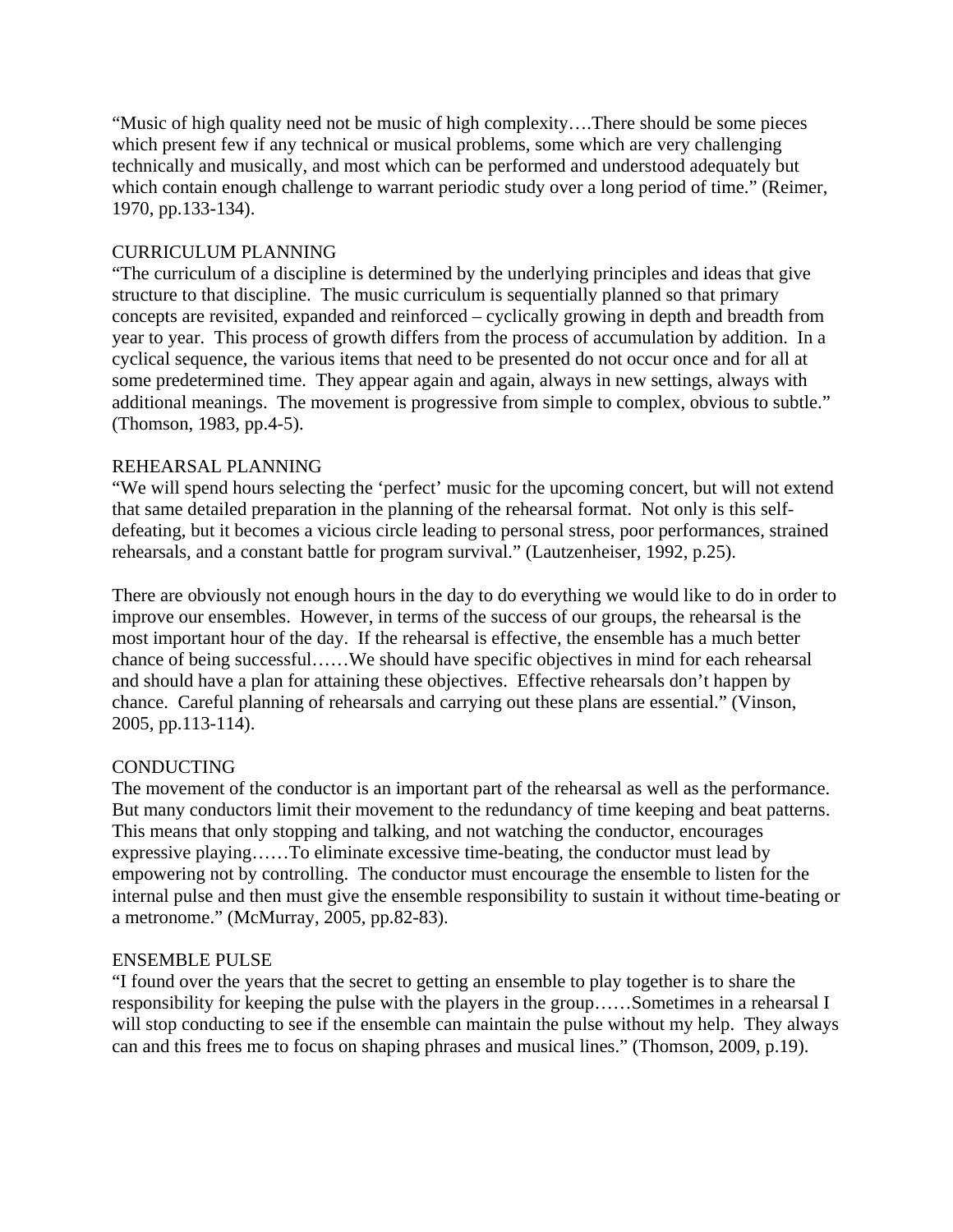## TUNING

"A conductor has to understand that harmonic or just tuning and equal temperament are different. A tuning device is wonderful for understanding the tendencies of an instrument in all ranges and notes but cannot correct an ensemble's tuning problems." (Thomson, 2009, p.19).

## MEANS AND ENDS

"In this context (Comprehensive Musicianship), instrumental performance is not an end in itself, but a means to an end. That end includes the augmentation of knowledge and understanding of the structural elements of music and of music as a creative art form of man in a historical context; the cultivation of habits, attitudes, and appreciations, and, most important, the development of each student's aesthetic potential, his sensitivity and responsiveness to that which is beautiful in music." (Garofalo, 1983, p.1).

"We limit ourselves if we only think of our role as trainers of skill or developers of technique. We can get caught up in teaching 'the notes and rhythms', the fingerings, how to shape the vowels correctly, how to watch for precise cues – the technique list is endless. As important as all that is, we need to remember that *technique must always have a higher calling than itself*. Our job is to develop the musicians' technique as a means to something greater, something more musical and meaningful." (Wis, 2007, p.76).

## SIGHT-READING

"Sight-reading is a true test of independent musicianship. If you want to prepare your students to both desire and to be capable of participation in music after they leave high school and college, then you must help them become independent musicians. Good sight-reading skills enable students to form chamber ensembles, play successfully in church ensembles, and participate confidently and successfully in community bands and orchestras. Isn't that a wonderful goal for school music programs? (Cooper, 2004, p.129).

## MUSICAL INDEPENDENCE

"A major goal of music education is to develop students who are musically independent and can progress to the next level by themselves after they leave school." (Thomson, 1995, p.11).

"As conductors, we are entrusted with the growth of those who sing or play in our ensembles. Their skills, knowledge and experience are equally important considerations. We cannot simply focus on developing their abilities as singers and players; we must also help them understand the creative process from the inside out so that they can move from being musical *for* us, to being musical *with* us, to ultimately, being musical *without* us. Even if they spend the rest of their lives as members of ensembles under someone's direction, what we should want for the musicians we lead is their ultimate independence: their ability to think and perform musically, to know what musical decisions need to be made when faced with a score and to have the ability to make them. Their growth as autonomous musicians is what we should strive for." (Wis, 2007, p.14).

## PODIUM PERSONALITY

"You see, if I took everything I have learned about great leadership and boiled it down to one, overriding theme, it would be 'It's not about me.' It's not about what I can achieve or what kind of ensemble I can develop; it's about gaining an awareness of *what needs to be done to develop*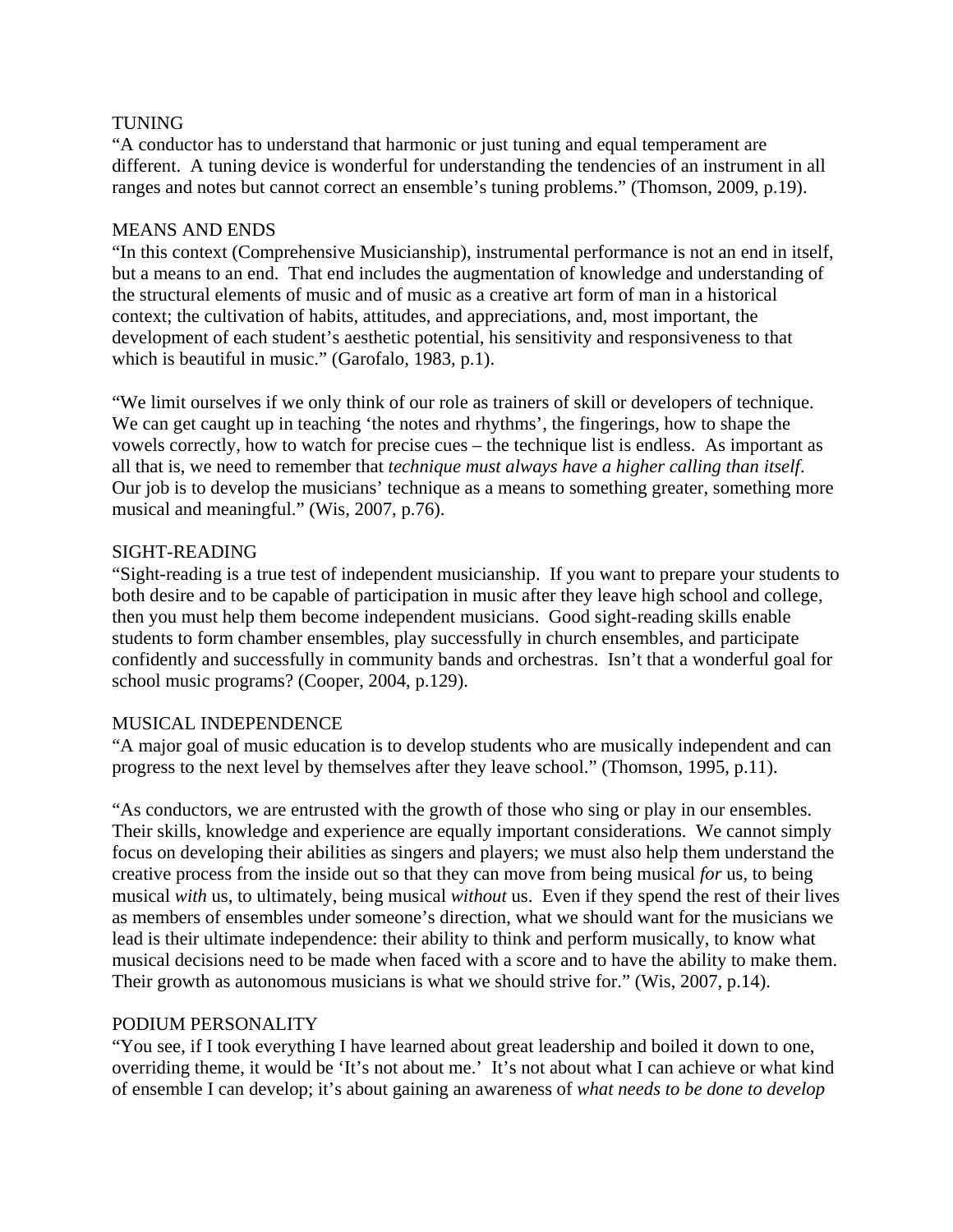*the people I am given to lead*. There has been a fundamental shift in thinking, a shift from ME to THEM; from a focus on position and power to one of leading by serving." (Wis, 2007, p.xi).

"Sarcasm is not good for children. It destroys their self-confidence and self-esteem. Like strychnine, it can be fatal. Bitter irony and biting sarcasm only reinforce the traits they attack." (Ginott, 1972, p.66).

"Learning depends on the emotional climate engendered by empathy and civility. In their daily contacts with children, teachers must preserve these vanishing virtues." (Ginott, 1972, p.77).

"Teachers often ask psychologists how to motivate children to learn. The answer is 'Make it safe for them to risk failure.' The major obstacle to learning is fear: fear of failure, fear of criticism, fear of appearing stupid. An effective teacher makes it possible for each child to err with impunity. To remove fear is to invite attempt. To welcome mistakes is to encourage learning." (Ginott, 1972, p.242).

"I have come to a frightening conclusion. I am the decisive element in the classroom. It is my personal approach that creates the climate. It is my daily mood that makes the weather. As a teacher I possess tremendous power to make a child's life miserable or joyous. I can be a tool of torture or an instrument of inspiration. I can humiliate or humor, hurt or heal. In all situations it is my response that decides whether a crisis will be escalated or de-escalated, and a child humanized or de-humanized." (Ginott, 1972, p.15-16).

## **REFERENCES**

Cooper, Lynn (2004). *Teaching Band and Orchestra: Methods and Materials*. Chicago: GIA Publications, Inc.

"The perfect text for college instrumental students and an invaluable reference for Practicing teachers. This book covers every critical area in the professional life of band and orchestra teachers at the beginning and secondary levels."

Garofalo, Robert (1983). *Blueprint for Band*: *A Guide to Teaching Comprehensive Musicianship Through School Band Performance.* Ft. Lauderdale, FL: Meredith Music Publications.

"This book was written to provide school band directors with a curriculum guide for teaching comprehensive musicianship. In the approach suggested in this book, the inherent relationships that exist between music structure, style, and performance are consistently emphasized."

Ginott, Haim (1972). *Teacher and Child: A Book for Parents and Teachers*. New York: The Macmillan Company.

Lautzenheiser, Tim (1992). *The Art of Successful Teaching: A Blend of Content and Context*. Chicago: GIA Publications, Inc.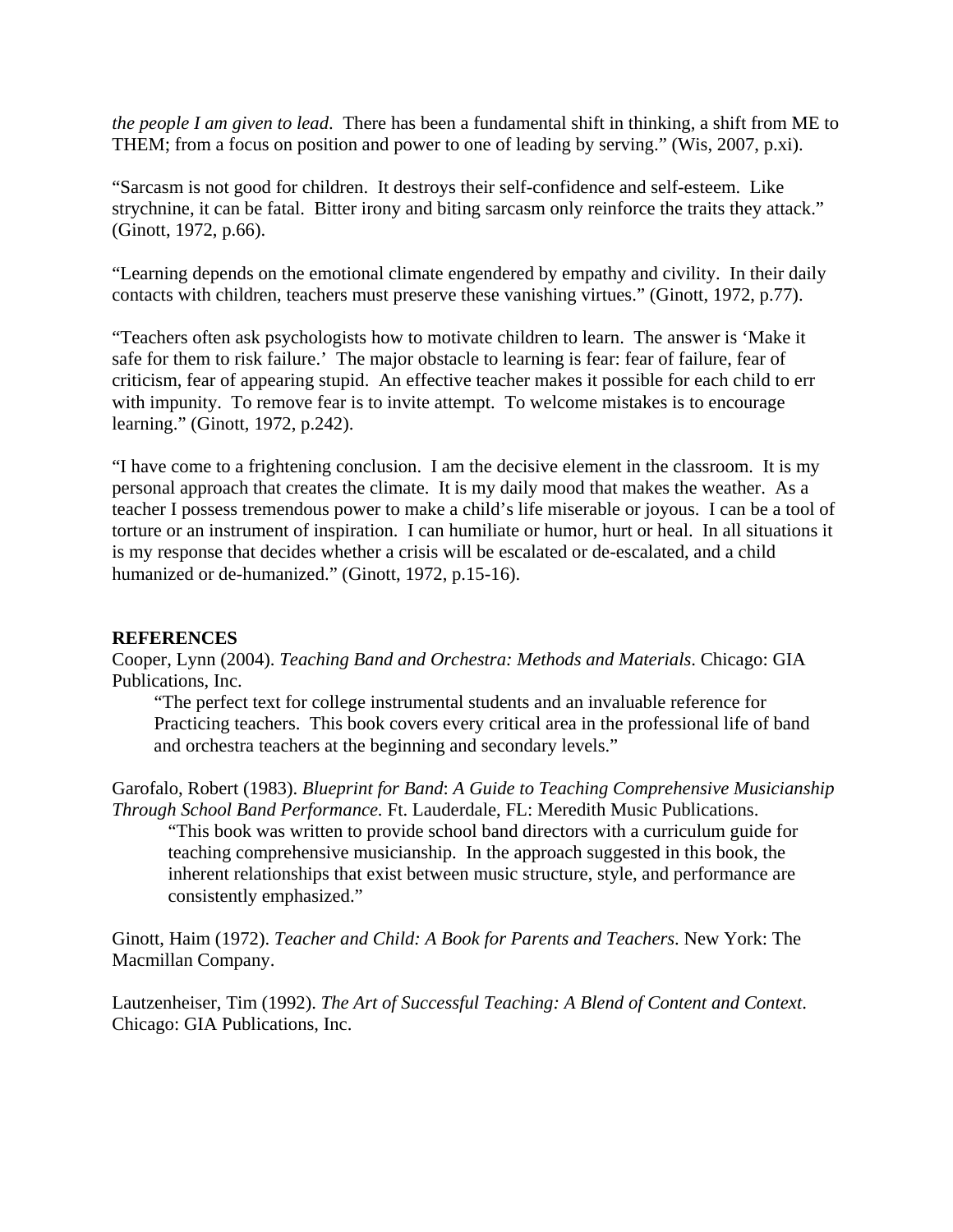McMurray, Allan (2005). Conducting in Music, Not Just in Time. In *The Music Director's Cookbook: Creative Recipes for a Successful Program.* Edited by Garwood Whaley. Galesville, MD: Meredith Music Publications.

"A stimulating collection of unique concepts on teaching and conducting by 57 of today's most outstanding music educators. Contains to-the-point, thought-provoking ideas proven successful by master teachers-conductors. Problem solving tips, philosophical concepts and ensemble-building skills all in one easy-to-read collection."

Reimer, Bennett (1970). *A Philosophy of Music Education*. Englewood Cliffs, NJ: Prentice-Hall.

Thomson, John (1983). *Wind Ensemble Curriculum Statement*. New Trier High School. Unpublished monograph.

Thomson, John (1993). Teaching with Goals, Not Answers: An Interview with John Whitwell. *The Instrumentalist*. December, pp.11-15.

Thomson, John (2009). Beyond the Beat: An Interview with Stephen Squires. *The Instrumentalist*. January, pp.18-21, 50.

Vinson, Johnnie (2005). The Most Important Hour of the Day. In *The Music Director's Cookbook: Creative Recipes for a Successful Program.* Edited by Garwood Whaley. Galesville, MD: Meredith Music Publications.

Wis, Ramona (2007). *The Conductor as Leader: Principles of Leadership Applied to Life on the Podium*. Chicago: GIA Publications, Inc.

"*The Conductor as Leader* introduces a fresh and critical look at the use of power and authority. Wis shows what can happen when there is a fundamental shift in the conductor's thinking from a focus on position and power to developing the musicians the conductor is given to lead."

Whitwell, David (1993). *Music as a Language: A New Philosophy of Music Education*. Northridge, CA: WINDS.

## **MATERIALS MENTIONED IN CLINIC**

Allen, Michael et al. (2001). *Teaching Music Through Performance in Orchestra, Vol. 1.* Compiled and Edited by David Littrell and Laura Reed Racin. Chicago: GIA Publications.

"This book contains a nuts-and-bolts analysis of 100 of the most significant works for strings and full orchestra. Included for each musical selection is information about the composer, the composition, historical background, technical requirements, stylistic considerations, important musical elements including form and structure, suggestions for additional listening, and a guide to selected references." (Three volumes in print)

Blocker, Larry et al. (1997). *Teaching Music Through Performance in Band, Vol. 1*. Compiled and Edited by Richard Miles, Chicago: GIA Publications.

"This book contains analyses of the 100 best-known and respected band compositions. Included for each musical selection is information about the composer, the composition,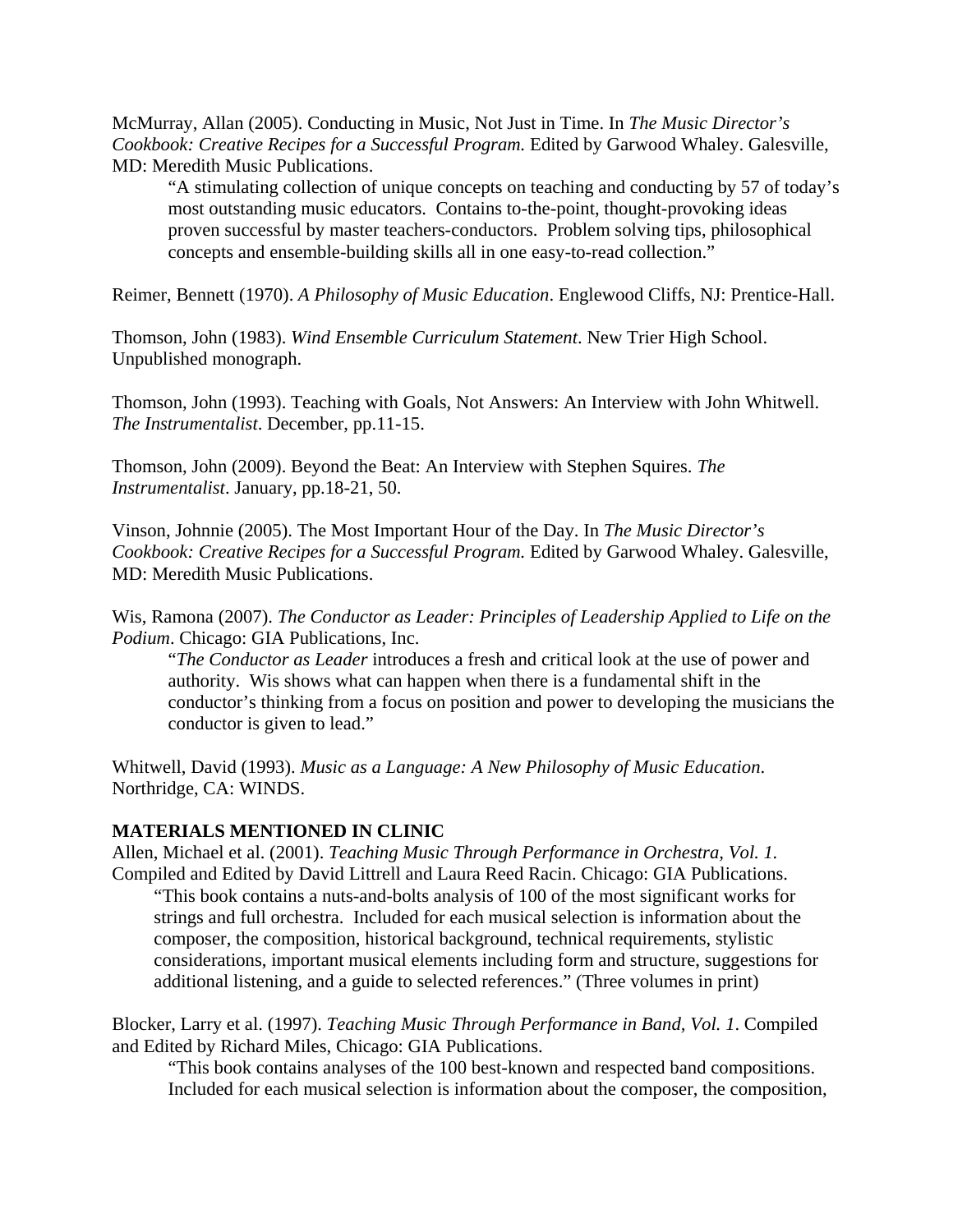historical background, technical requirements, stylistic considerations, important musical elements including form and structure, suggestions for additional listening, and a guide to selected references." (Six volumes in print)

Garofalo, Robert (1983). *Rehearsal Handbook for Band and Orchestra Students*. Galesville, MD: Meredith Music Publications.

"A comprehensive handbook designed especially for secondary school band and orchestra students. The text includes rehearsal enrichment study units covering the fundamentals of music, intervals and chords, transposition, acoustics, tuning and intonation, music terms and symbols, sight-reading, conducting and music history."

Lake, Mayhew (1938). *Sixteen Chorales by J. S. Bach*. Milwaukee, WI: Hal Leonard. "These arrangements follow carefully the harmonization made by Johann Sebastian Bach of sixteen pre-existing melodies. The four parts in each chorale have been designated as Soprano, Alto, Tenor and Bass; and they have been distributed so that they may be performed by any family group of instruments or by any group of miscellaneous instruments."

Lisk, Edward (1983). The *Creative Director: Alternative Rehearsal Techniques*. Galesville, MD: Meredith Music Publications.

"The entire structure of ALTERNATIVE REHEARSAL TECHNIQUES is based upon the circle of 4ths. Once students are able to play through the Circle in unison (or octaves), and reading the written letter symbols (not musical notation) then the director is able to apply and create unlimited variations to the structure of the rehearsal."

Smith, Leonard (1980). *The Treasury of Scales*. Van Nuys, CA: Alfred Music Company, Inc. "The book includes 96 harmonized scales in each of the 12 major and 12 minor keys (both harmonic and melodic). The four parts in each chorale have been designated as Soprano, Alto, Tenor and Bass; and they have been distributed so that they may be performed by band, orchestra, any family group of instruments, or by any group of miscellaneous instruments."

Williams, Richard & Jeff King (1998). *Foundations for Superior Performance*. San Diego, CA: Kjos Music Company.

"The purpose of this method book is to provide a comprehensive and sequential collection of warm-ups, scales, technical patterns, chord studies, tuning exercises, and chorales for concert band……The primary goal is to offer a framework of exercises and routine drills that will facilitate the mastery of essential playing fundamentals."

Whaley, Garwood (2003). *Basics in Rhythm: An Instructional Text for All Instruments.*  Galesville, MD: Meredith Music Publications.

"A comprehensive collection of rhythm exercises for any instrument or voice in individual or group instruction. The purpose of this text is to introduce and develop the rhythms and rhythmic devices common to Western art and popular music from the Renaissance to the present."